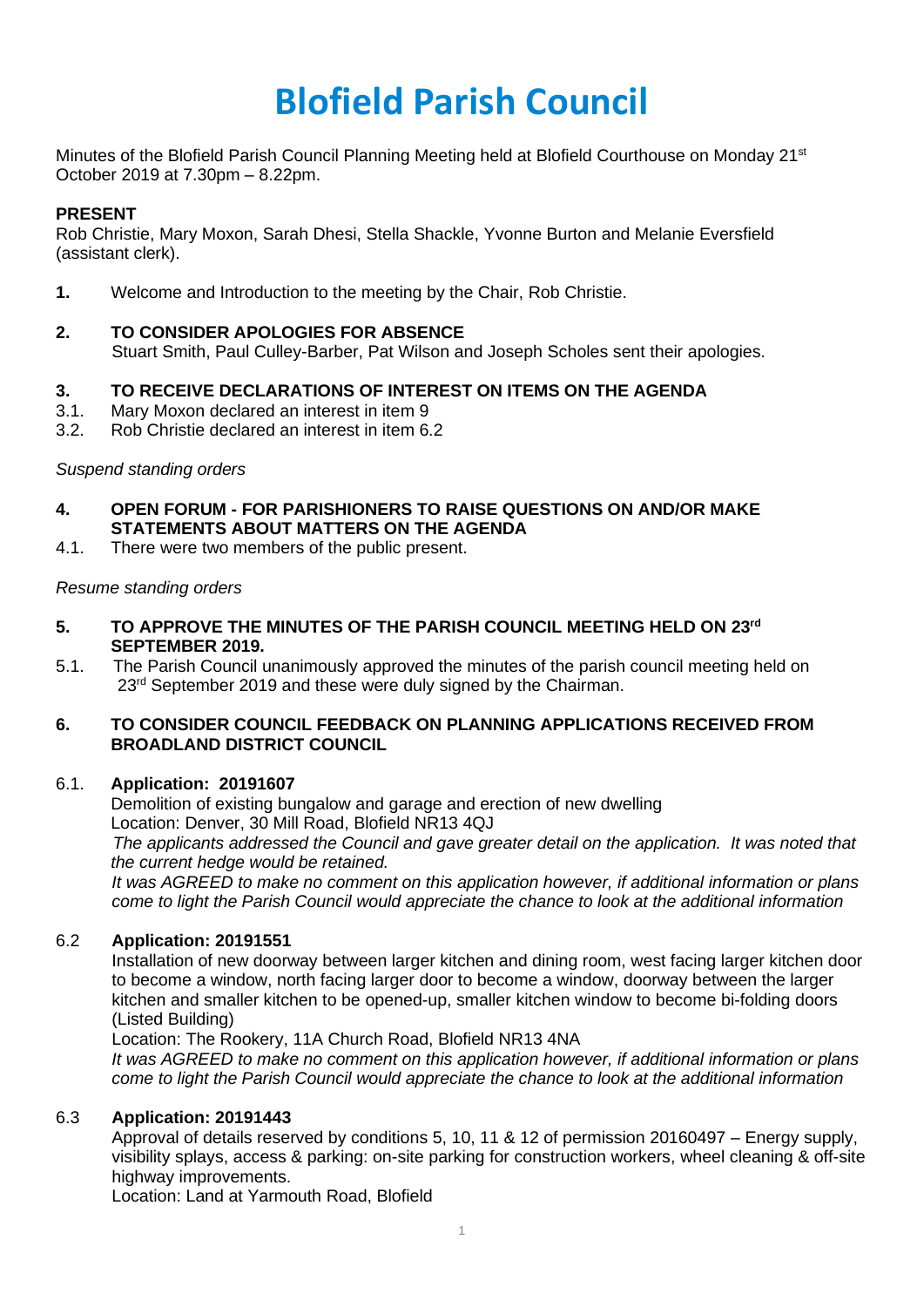*It was AGREED to make the following comments to Broadland District Council: -*

*The Parish Council wish to see an enforceable condition that the car parking area for site construction is used thus relieving the cars off the highway.*

*The Parish Council have serious concerns regarding highway issues. There is a need to look for a* mechanism in an adoptable verge to discourage cars parking on it - or crossing to the inner verge suggestion of bollards/trees - a physical deterrent. There is a need to avoid parking on the road as *that is being narrowed.* 

*Existing footpath from Brewster Court to Globe lane must not be made any worse than current, and ideally better using same/matching materials etc.* 

*There is no mention of a relocation of the flashing 30mph sign - ideally want moved from Brewster Court to other end towards the roundabout by Frogs Hole.*

*The Parish Council has concerns regarding the shared cycling/footpath narrowing from 3m to 2.6 at Globe lane. It suggests that this is marked out so that the cycling and footpath are divided.*

## 6.4 **Application: 20191535**

Single storey front extension

Location: 43 Rosemary Road, Blofield NR13 4QQ

*It was AGREED to make the following comments to Broadland District Council: -*

*Although the Blofield Neighbourhood Plan Parking Policy is only applicable to new builds, car parking and highway safety is deemed a material consideration. There is already a perceived problem with parking spaces and parking on the road and therefore the Parish Council would like assurances that as this proposal reduces off road parking it will not cause greater problems with parking on the road, especially in relation to emergency vehicles trying to access the road.*

## 6.5 **Application: 20191538**

Single storey side and rear extension

Location: 5 Holly Lane, Blofield NR13 4BX

*It was AGREED to make no comment on this application however, if additional information or plans come to light the Parish Council would appreciate the chance to look at the additional information.* 

## **7. TO CONSIDER FEEDBACK ON ANY PLANNING APPLICATIONS RECEIVED SUBSEQUENT TO THE PUBLICATION OF THE AGENDA**

- 7.1 There were none.
- **8. TO NOTE COUNCIL'S COMMENTS RELATING TO AMENDED PLANS TO 20191209 – SUB- DIVISION OF EXISTING DWELLING INTO TWO DWELLINGS – POTTERS COTTAGE, 4 DANESBOWER LANE, BLOFIELD NR13 4LP**
- 8.1 Noted

## **9. TO RECEIVE INFORMATION AND CONSIDER ANY ACTIONS RELATING TO PLANNING DECISIONS AND ENFORCEMENT ISSUES**

- 9.1 The Assistant Clerk stated that she had today received notification of another consultation on the drainage strategy at Dawsons Lane and has asked Broadland District Council for an extension on the comment deadline. If an extension is not granted it will have to be put before Council at its ordinary meeting on 4<sup>th</sup> November.
- 9.2 It was noted that planning application 20190972 at 13 Globe Lane had been approved.
- 9.3 It was noted that planning application 20191300 at Orchard View, 117 Yarmouth Road had been refused.
- 9.4 An email from a local resident regarding planning application 20191443 was received and noted.

# **10. TO RECEIVE A PLANNING UPDATE**

- 10.1 It was noted that the results of the GNLP consultation would not be made available until at least December 2019.
- 10.2 The Assistant Clerk stated that the Council's amended comments to planning application 20191425 2 Braydestone Cottages had been submitted to Broadland District Council by the Clerk.